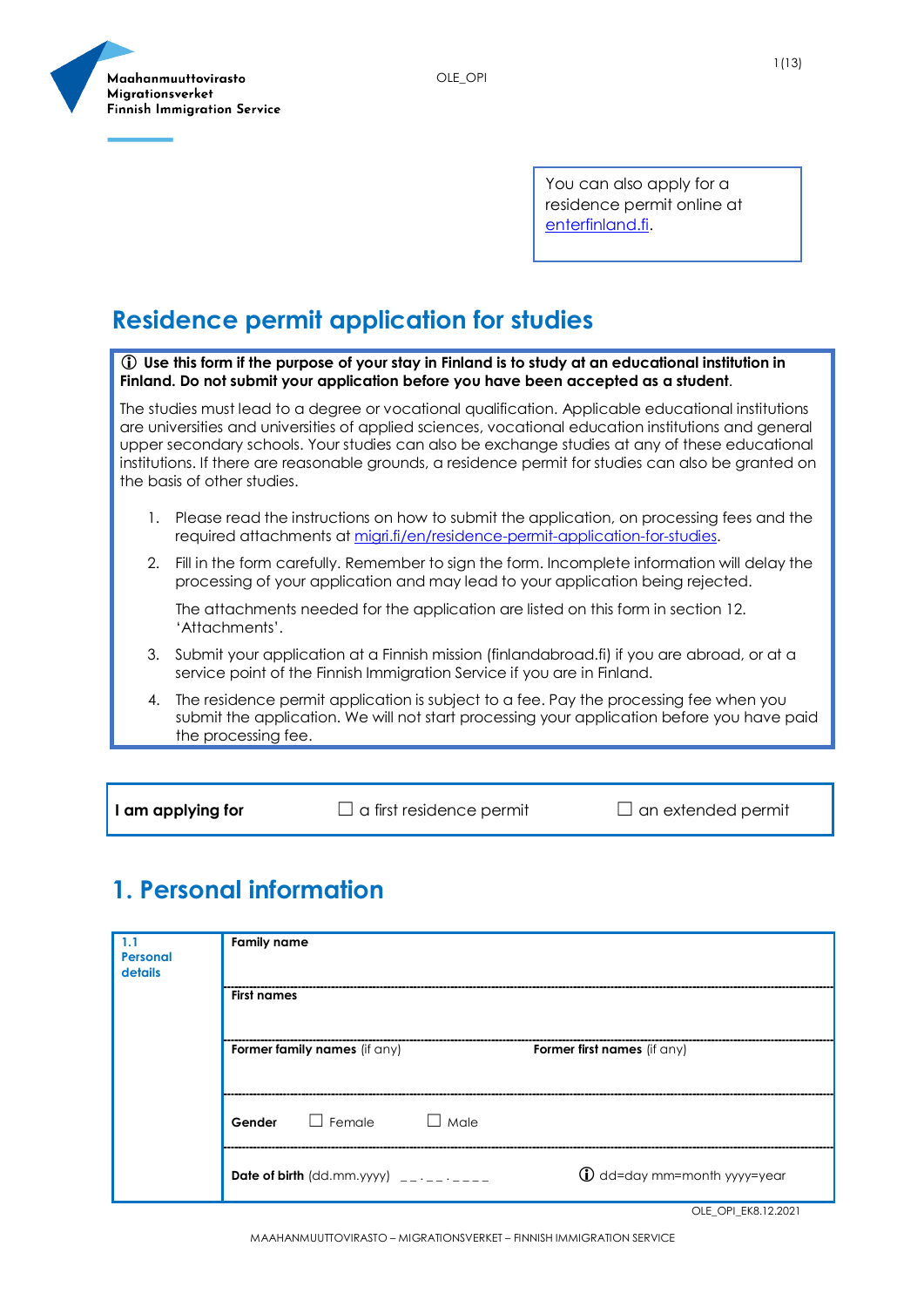OLE\_OPI 2(13)

|                                    | Finnish personal identity code (if applicable) $\frac{1}{2}$ = $\frac{1}{2}$ = $\frac{1}{2}$ = $\frac{1}{2}$ = $\frac{1}{2}$                                               |  |
|------------------------------------|----------------------------------------------------------------------------------------------------------------------------------------------------------------------------|--|
|                                    | Country of birth                                                                                                                                                           |  |
|                                    | Place of birth                                                                                                                                                             |  |
| 1.2<br>Citizenship                 | Current citizenship(s)                                                                                                                                                     |  |
|                                    | Former citizenship(s) (if any)                                                                                                                                             |  |
| 1.3<br><b>Marital status</b>       | Cohabiting<br>Divorced<br>Single<br>Married<br>Widowed<br>$\mathcal{L}$<br>$\Box$<br>$\Box$<br>$\Box$<br>$\Box$<br>In a registered partnership<br>$\overline{\phantom{a}}$ |  |
| 1.4<br><b>Other</b><br>information | Occupation                                                                                                                                                                 |  |
|                                    | <b>Education</b>                                                                                                                                                           |  |
|                                    | Native language                                                                                                                                                            |  |
|                                    | $\Box$ Swedish<br>$\Box$ Finnish<br>English<br>Language you wish to use                                                                                                    |  |

## **2. Information on passport**

Check the information from your valid passport.

| 2.1<br><b>Passport type</b>    |                                                                                        |  |  |
|--------------------------------|----------------------------------------------------------------------------------------|--|--|
|                                | Passport type                                                                          |  |  |
|                                | Ordinary passport<br>Official or diplomatic passport $\Box$<br>Refugee travel document |  |  |
|                                | Alien's passport                                                                       |  |  |
|                                | No valid passport. Why not? Please give details:                                       |  |  |
|                                |                                                                                        |  |  |
| 2.2<br><b>Passport details</b> | Country of issue                                                                       |  |  |
|                                | Authority of issue                                                                     |  |  |
|                                | Date of issue (dd.mm. yyyy) $\frac{1}{2}$ $\cdots$ $\frac{1}{2}$                       |  |  |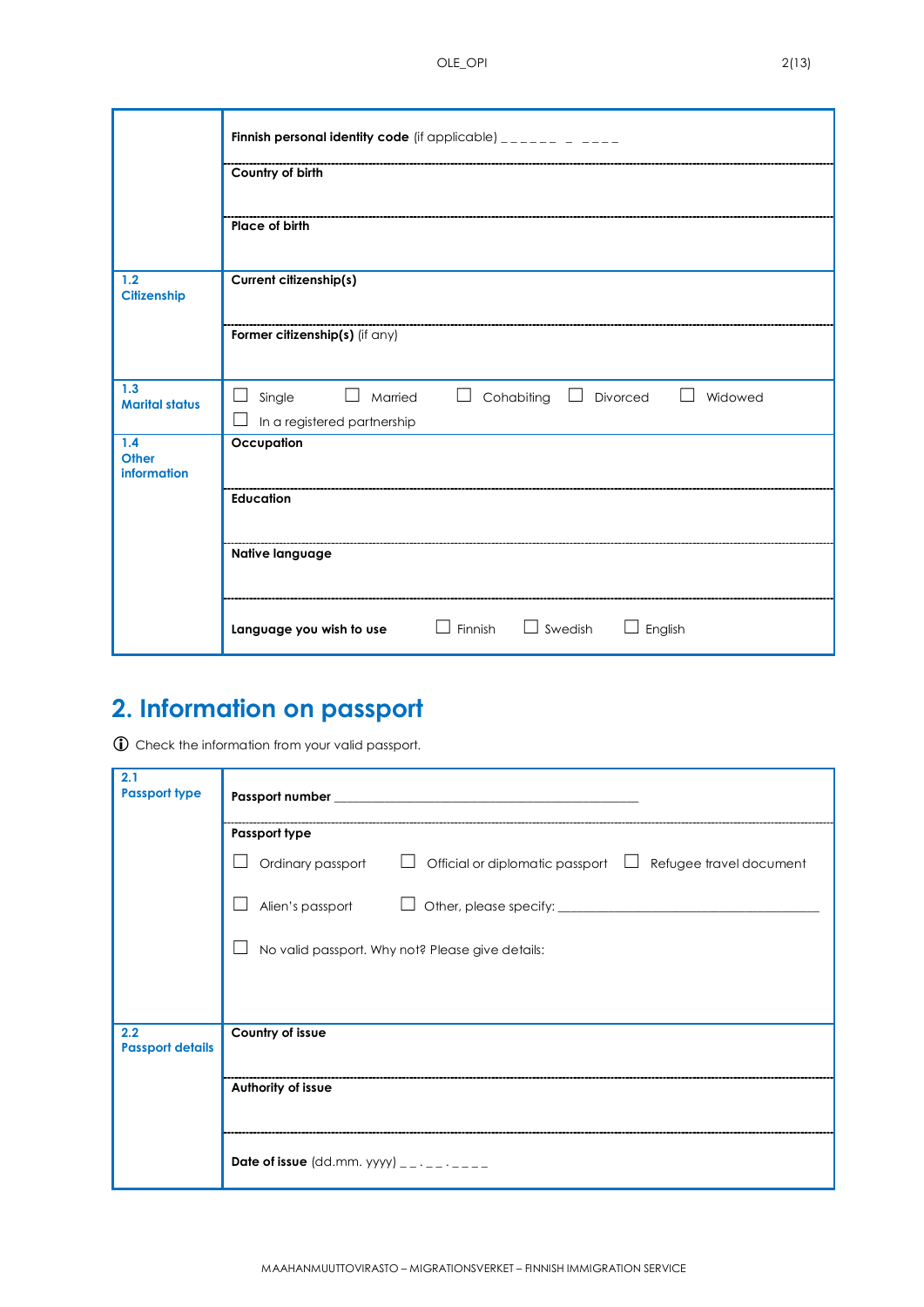| Expiry date (dd.mm. yyyy) __ . _ _ . _ _ _ |
|--------------------------------------------|

## **3. Passport photo**

| 3.1<br><b>Digital passport</b><br>photo | Do you have a digital passport photo? |                                                                                                                                                                                                                                      |  |
|-----------------------------------------|---------------------------------------|--------------------------------------------------------------------------------------------------------------------------------------------------------------------------------------------------------------------------------------|--|
|                                         | Yes<br>No.                            | <b>1</b> Give the retrieval code for your digital passport photo below.<br>(i) Bring a paper photo you received from a photo shop with you when you<br>visit a service point of the Finnish Immigration Service or a Finnish mission |  |
|                                         |                                       | (embassy or consulate).<br>Retrieval code for digital passport photo                                                                                                                                                                 |  |

## **4. Contact information**

If your contact information changes, immediately notify the Finnish Immigration Service.

| 4.1<br>In your place<br>of residence                                                                                                                                            | <b>Street address</b>                               |                                                     |         |  |
|---------------------------------------------------------------------------------------------------------------------------------------------------------------------------------|-----------------------------------------------------|-----------------------------------------------------|---------|--|
|                                                                                                                                                                                 | Postal code                                         | City/town                                           | Country |  |
|                                                                                                                                                                                 |                                                     | Telephone number 1 Please include the country code. |         |  |
|                                                                                                                                                                                 | <b>Email address</b>                                |                                                     |         |  |
| 4.2<br><b>1</b> Give the information if you already have an address in Finland that is not the same as the one<br><b>In Finland</b><br>in section 4.1.<br><b>Street address</b> |                                                     |                                                     |         |  |
|                                                                                                                                                                                 |                                                     |                                                     |         |  |
|                                                                                                                                                                                 | Postal code                                         | City/town                                           |         |  |
|                                                                                                                                                                                 | Telephone number 1 Please include the country code. |                                                     |         |  |
|                                                                                                                                                                                 | <b>Email address</b>                                |                                                     |         |  |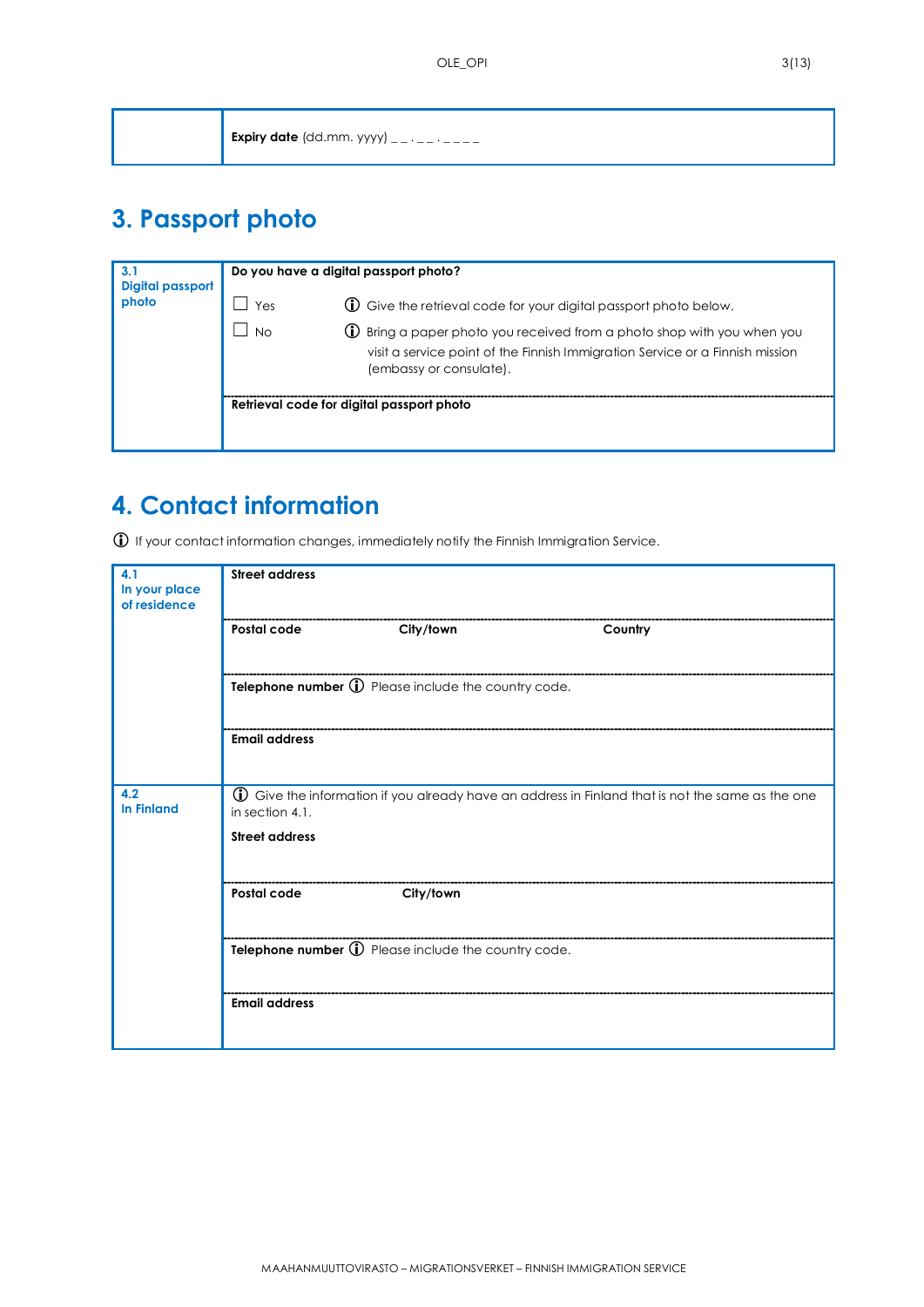## **5. Residence in Finland**

Fill in this section only if you are applying for a first residence permit.

| 5.1<br>Moving to and<br>residing in<br><b>Finland</b> | When do you intend to move to Finland? ( $dd.mm.$ yyyy) __ . _ _ . _ _ _                                                             |
|-------------------------------------------------------|--------------------------------------------------------------------------------------------------------------------------------------|
|                                                       | If you are already in Finland and are applying for a first residence permit, when did you arrive in<br>Finland?                      |
|                                                       | $(dd.mm.yyyy)$ _________                                                                                                             |
|                                                       | (i)<br>Fill in and attach to your application the form for response to possible refusal of entry (MP 1,<br>see 'Attachments' below). |
|                                                       | How long do you intend to stay in Finland?                                                                                           |
|                                                       | Have you previously resided in Finland with a residence permit?                                                                      |
|                                                       | Yes<br>N <sub>0</sub>                                                                                                                |

## **6. Family members**

| 6.1<br><b>Spouse</b>   | <b>(i)</b> Give the details of your spouse regardless of whether he or she is applying for a residence<br>permit.                                |                                                                                                                                                                                                                |  |
|------------------------|--------------------------------------------------------------------------------------------------------------------------------------------------|----------------------------------------------------------------------------------------------------------------------------------------------------------------------------------------------------------------|--|
|                        | $\Box$ No spouse $\bigoplus$ If you do not have a spouse, please move to section 6.2.                                                            |                                                                                                                                                                                                                |  |
|                        | <b>Family name</b>                                                                                                                               | <b>First names</b>                                                                                                                                                                                             |  |
|                        | Former family names (if any)                                                                                                                     | <b>Former first names</b> (if any)                                                                                                                                                                             |  |
|                        | $\Box$ Female $\Box$ Male<br>Gender                                                                                                              |                                                                                                                                                                                                                |  |
|                        | Date of birth $(dd.mm.yyyy)$ __.__.___                                                                                                           |                                                                                                                                                                                                                |  |
|                        | <b>Finnish personal identity code</b> (if applicable) $\frac{1}{2}$                                                                              |                                                                                                                                                                                                                |  |
|                        | Country of birth                                                                                                                                 |                                                                                                                                                                                                                |  |
|                        | Place of birth                                                                                                                                   |                                                                                                                                                                                                                |  |
|                        | Current citizenship(s)                                                                                                                           |                                                                                                                                                                                                                |  |
|                        | $\Box$ My spouse is applying for a residence permit at the same time as me.<br>$\bigoplus$ Your spouse must fill in a separate application form. |                                                                                                                                                                                                                |  |
| 6.2<br><b>Children</b> | for a residence permit.<br>attachment.                                                                                                           | (i) Give the details of your children under 18 years of age regardless of whether they are applying<br>$\bigcirc$ ou have more than three children, give the same details of your other children as a separate |  |
|                        | No children $\mathbb D$ If you do not have children, please move to section 7.                                                                   |                                                                                                                                                                                                                |  |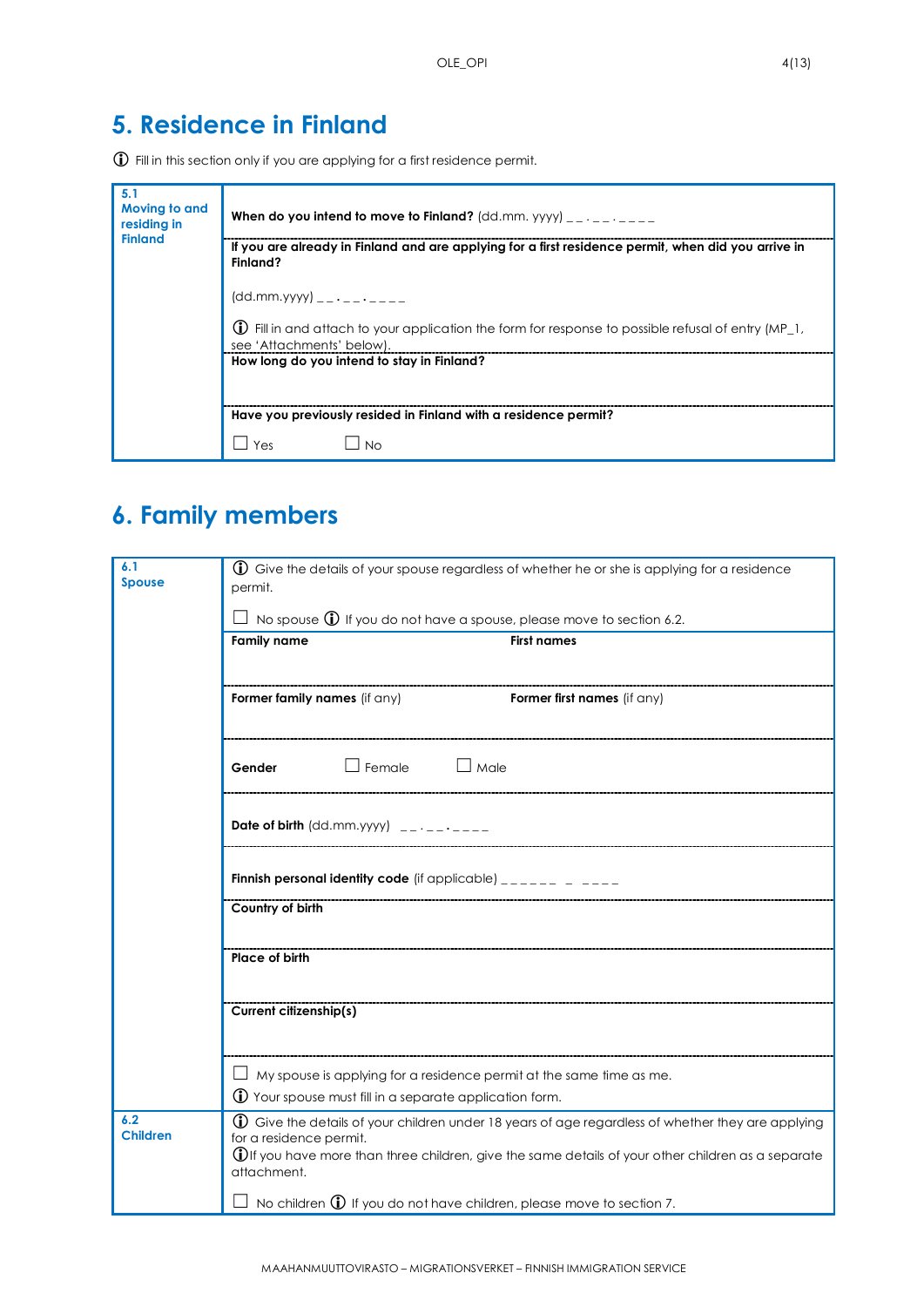| <b>Family name</b><br><b>First names</b>                                     |
|------------------------------------------------------------------------------|
| $\Box$ Female<br>Male<br>Gender                                              |
|                                                                              |
| The child is applying for a residence permit at the same time as me.         |
| $\bigcirc$ You must fill in a separate application form for the child.       |
| <b>Family name</b><br><b>First names</b>                                     |
| $\Box$ Female $\Box$ Male<br>Gender<br>Date of birth $(dd.mm.yyyy)$ ________ |
| $\Box$ The child is applying for a residence permit at the same time as me.  |
| $\bigcirc$ You must fill in a separate application form for the child.       |
| <b>Family name</b><br><b>First names</b>                                     |
| $\Box$ Female $\Box$ Male<br>Gender<br>Date of birth $(dd.mm.yyyy)$ ________ |
|                                                                              |
| The child is applying for a residence permit at the same time as me.         |
| $\bigcirc$ You must fill in a separate application form for the child.       |

# **7. Information on studies**

| 7.1 Studies | Learner ID (if applicable) 1 You will find your learner ID on the website <i>opintopolku.fi</i> or in the |
|-------------|-----------------------------------------------------------------------------------------------------------|
|             | admission letter from your educational institution.                                                       |
|             |                                                                                                           |
|             |                                                                                                           |
|             | The educational institution at which you have been accepted as a student                                  |
|             |                                                                                                           |
|             |                                                                                                           |
|             | Language of instruction                                                                                   |
|             | Finnish $\Box$ Swedish $\Box$ English $\Box$ Russian                                                      |
|             |                                                                                                           |
|             | Other, please specify: __________                                                                         |
|             | <b>Duration of studies</b>                                                                                |
|             |                                                                                                           |
|             | Studies begin (dd.mm.yyyy) $        -$                                                                    |
|             |                                                                                                           |
|             | Studies end (dd.mm.yyyy) $- - - - - - -$                                                                  |
|             | Have you registered for attendance at your educational institution?                                       |
|             | Yes                                                                                                       |
|             | No                                                                                                        |
|             | I will register when I arrive in Finland.                                                                 |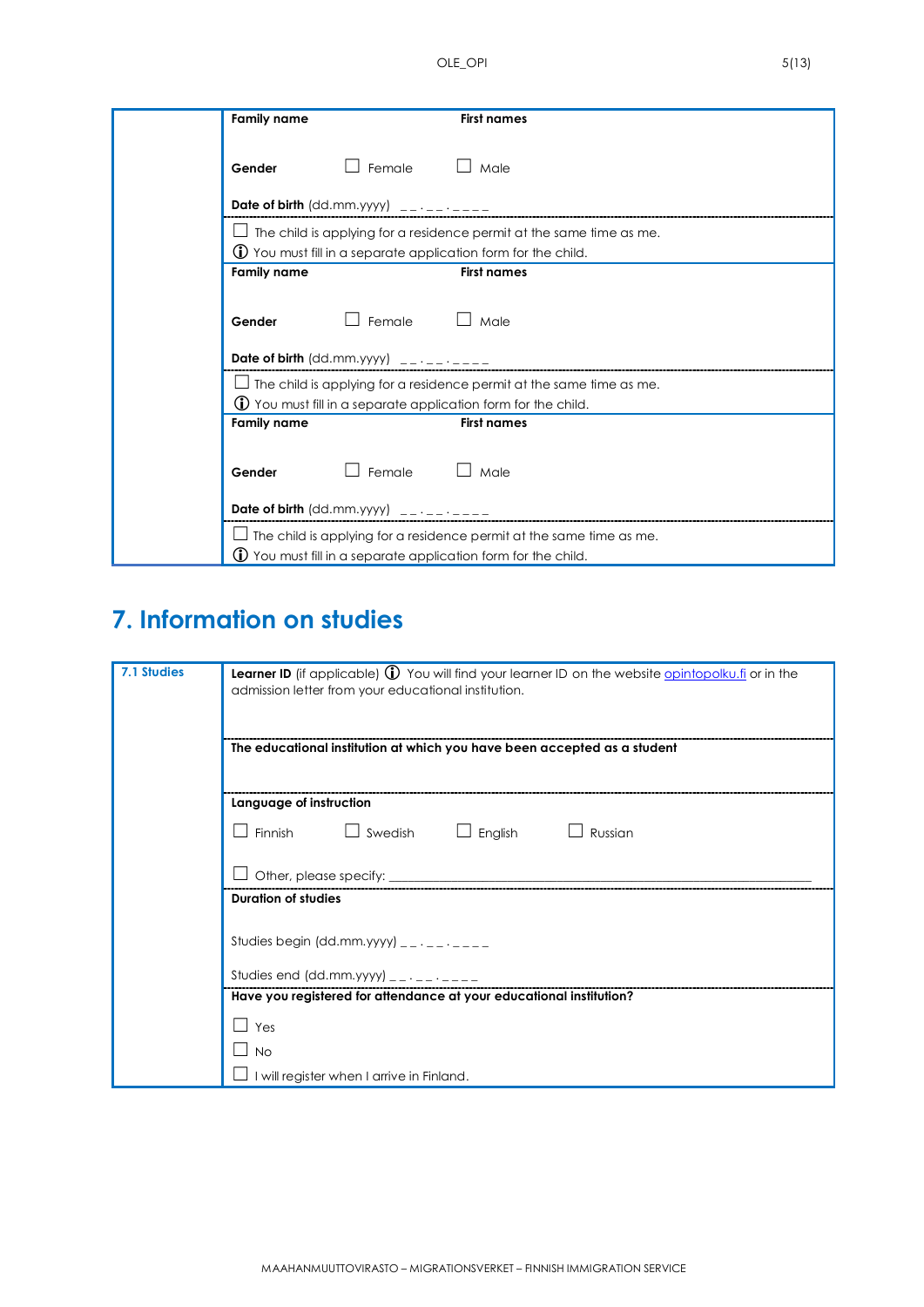|                             | What were you accepted to study?                                                                                                              |
|-----------------------------|-----------------------------------------------------------------------------------------------------------------------------------------------|
|                             | Studies leading to a degree or vocational qualification $\mathbb O$ State the degree below.<br>$\overline{\phantom{a}}$                       |
|                             | $\Box$ Vocational qualification                                                                                                               |
|                             | Matriculation examination (general upper secondary education)                                                                                 |
|                             | Bachelor's degree                                                                                                                             |
|                             | Master's degree (a second-cycle degree)                                                                                                       |
|                             |                                                                                                                                               |
|                             |                                                                                                                                               |
|                             |                                                                                                                                               |
|                             |                                                                                                                                               |
|                             | $\bigoplus$ If you answered 'other studies', please fill in section 7.2 below.                                                                |
| 7.2 Other<br><b>studies</b> | $\bigoplus$ If your studies do not lead to a degree or vocational qualification and are not exchange<br>studies, please fill in this section. |
|                             | Do you study at the moment? $\Box$ Yes $\Box$ No                                                                                              |
|                             | Name of the educational institution                                                                                                           |
|                             |                                                                                                                                               |
|                             | What have you studied previously?                                                                                                             |
|                             |                                                                                                                                               |
|                             | How are your studies in Finland related to your previous studies?                                                                             |
|                             |                                                                                                                                               |
|                             | Do you have any experience in that field?                                                                                                     |
|                             | $\Box$ Yes                                                                                                                                    |
|                             | <b>No</b>                                                                                                                                     |
|                             | Other work experience, please specify:                                                                                                        |
|                             | More detailed description of your work experience:                                                                                            |
|                             |                                                                                                                                               |
|                             |                                                                                                                                               |
|                             |                                                                                                                                               |
|                             | Why do you want to study in that particular educational institution in Finland?                                                               |
|                             |                                                                                                                                               |
|                             |                                                                                                                                               |
|                             | Why do you want to study in Finland and in that particular field?                                                                             |
|                             |                                                                                                                                               |
|                             |                                                                                                                                               |
|                             |                                                                                                                                               |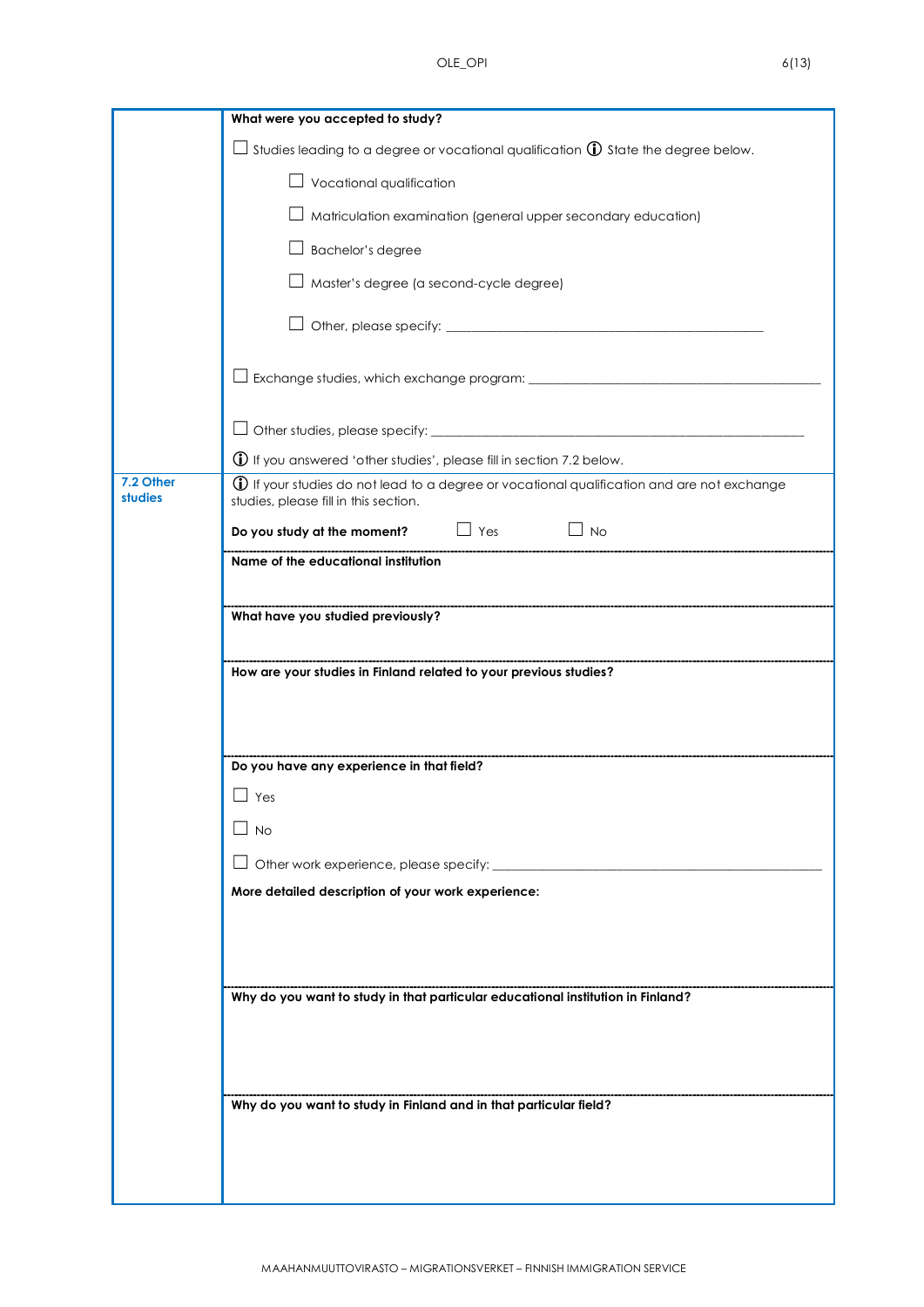| 7.3                                                                | Are you applying for a residence permit for a period of time different from the duration of your<br>studies?                                                                                                                                                                                                                                                  |
|--------------------------------------------------------------------|---------------------------------------------------------------------------------------------------------------------------------------------------------------------------------------------------------------------------------------------------------------------------------------------------------------------------------------------------------------|
| <b>Validity period</b><br>of the                                   |                                                                                                                                                                                                                                                                                                                                                               |
| residence<br>permit                                                | $\Box$ Yes<br>$\Box$ No                                                                                                                                                                                                                                                                                                                                       |
|                                                                    | (j) If you answered 'yes', please state the desired validity period of the residence permit below.                                                                                                                                                                                                                                                            |
|                                                                    |                                                                                                                                                                                                                                                                                                                                                               |
|                                                                    | Date of issue (dd.mm.yyyy)                                                                                                                                                                                                                                                                                                                                    |
|                                                                    |                                                                                                                                                                                                                                                                                                                                                               |
| 7.4                                                                | Date of expiry (dd.mm.yyyy)<br>Have you applied for asylum in Finland or in another EU Member State?                                                                                                                                                                                                                                                          |
| <b>Asylum</b>                                                      |                                                                                                                                                                                                                                                                                                                                                               |
|                                                                    | $\Box$ Yes<br>$\Box$ No                                                                                                                                                                                                                                                                                                                                       |
| 7.5 Joint<br>degree or joint                                       | Are your studies in Finland included in a joint degree programme* or joint programme** between<br>two or more higher education institutions?                                                                                                                                                                                                                  |
| programme<br>between<br>higher<br>education<br><b>institutions</b> | $\bigoplus$ $^*$ Choose 'yes', if you study for a joint or double degree (such as Erasmus Mundus Joint Masters)<br>in two or more EU Member States, and will be able receive a degree certificate from more than<br>one higher education institution when you graduate. Examples of joint degrees:<br>Aalto: SECCLO, SSIs<br>Metropolia: ConREM<br>LUT: SE4GD |
|                                                                    | ** Choose 'yes', if you study for a degree in another EU Member State and will come to<br>(i)<br>Finland to study in an exchange programme, and you need a residence permit for studies in<br>Finland.                                                                                                                                                        |
|                                                                    | $\bigoplus$ Choose 'no', if you intend to complete a degree in Finland, but might later during your studies<br>participate in an exchange programme abroad.                                                                                                                                                                                                   |
|                                                                    | Yes, the name of the programme:<br>The name of the programme or agreement will be marked on your residence permit card<br>(i)                                                                                                                                                                                                                                 |
|                                                                    | <b>No</b>                                                                                                                                                                                                                                                                                                                                                     |

## **8. Financial resources**

| 8.1                 | Are your studies subject to a fee?                                                                                                                                                                                                                                                             |
|---------------------|------------------------------------------------------------------------------------------------------------------------------------------------------------------------------------------------------------------------------------------------------------------------------------------------|
| <b>Tuition fees</b> | Yes                                                                                                                                                                                                                                                                                            |
|                     | How much is the tuition fee for one year?<br>EUR <b>EUR</b>                                                                                                                                                                                                                                    |
|                     | How much of the tuition fee have you already paid?<br>EUR <sub>c</sub> and the set of the set of the set of the set of the set of the set of the set of the set of the set of the set of the set of the set of the set of the set of the set of the set of the set of the set of the set of th |
|                     | If you have been awarded a scholarship, how<br>much of your tuition fees does the scholarship cover?<br>$\bigcirc$ Give this information only if you have been<br>awarded a scholarship for tuition fees.<br>EUR<br>No $\bigoplus$ Please explain below why your studies are free of charge:   |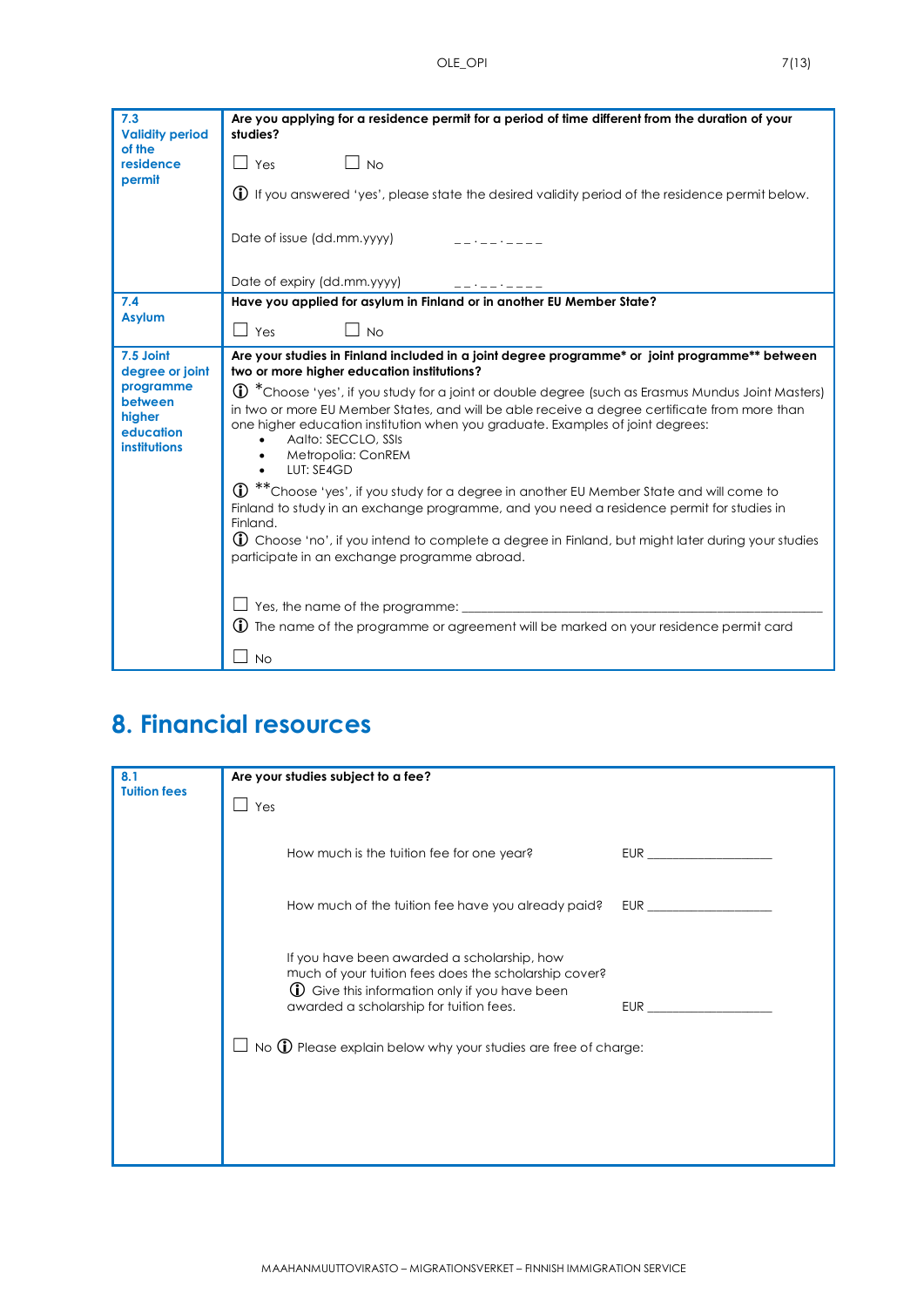| 8.2<br><b>Financial</b><br>resources in | How do you intend to secure that you have sufficient financial resources for living in Finland?<br>(i) Choose the answers that apply to you. |  |  |  |  |
|-----------------------------------------|----------------------------------------------------------------------------------------------------------------------------------------------|--|--|--|--|
| <b>Finland</b>                          | Personal funds                                                                                                                               |  |  |  |  |
|                                         | 1. Attach a certificate of deposit or a bank statement.                                                                                      |  |  |  |  |
|                                         | <b>1</b> Give a statement of your funds below.                                                                                               |  |  |  |  |
|                                         | How much money will you have at your disposal<br>during your studies?<br>EUR                                                                 |  |  |  |  |
|                                         | What is the source of your funds?                                                                                                            |  |  |  |  |
|                                         | I have my own savings. How have you saved your funds and what is their source?                                                               |  |  |  |  |
|                                         | I have one of more sponsors. Who are your sponsors and what is the source of<br>their funds?                                                 |  |  |  |  |
|                                         | I have got the funds in some other way. Explain how you have got the funds:                                                                  |  |  |  |  |
|                                         | The educational institution provides me with benefits. $\mathbb D$ Accommodation, meals and pocket                                           |  |  |  |  |
|                                         | money, for example.<br>The educational institution offers accommodation                                                                      |  |  |  |  |
|                                         |                                                                                                                                              |  |  |  |  |
|                                         | $\Box$ Yes                                                                                                                                   |  |  |  |  |
|                                         | $\Box$ No                                                                                                                                    |  |  |  |  |
|                                         | The educational institution offers meals                                                                                                     |  |  |  |  |
|                                         | $\Box$ Yes                                                                                                                                   |  |  |  |  |
|                                         | $\Box$ Meals during the school day                                                                                                           |  |  |  |  |
|                                         | $\Box$ No                                                                                                                                    |  |  |  |  |
|                                         | The educational institution offers other benefits                                                                                            |  |  |  |  |
|                                         | $\Box$ Yes                                                                                                                                   |  |  |  |  |
|                                         | $\Box$ No                                                                                                                                    |  |  |  |  |
|                                         | The amount of other benefits:                                                                                                                |  |  |  |  |
|                                         | Description of other benefits:                                                                                                               |  |  |  |  |
|                                         |                                                                                                                                              |  |  |  |  |
|                                         |                                                                                                                                              |  |  |  |  |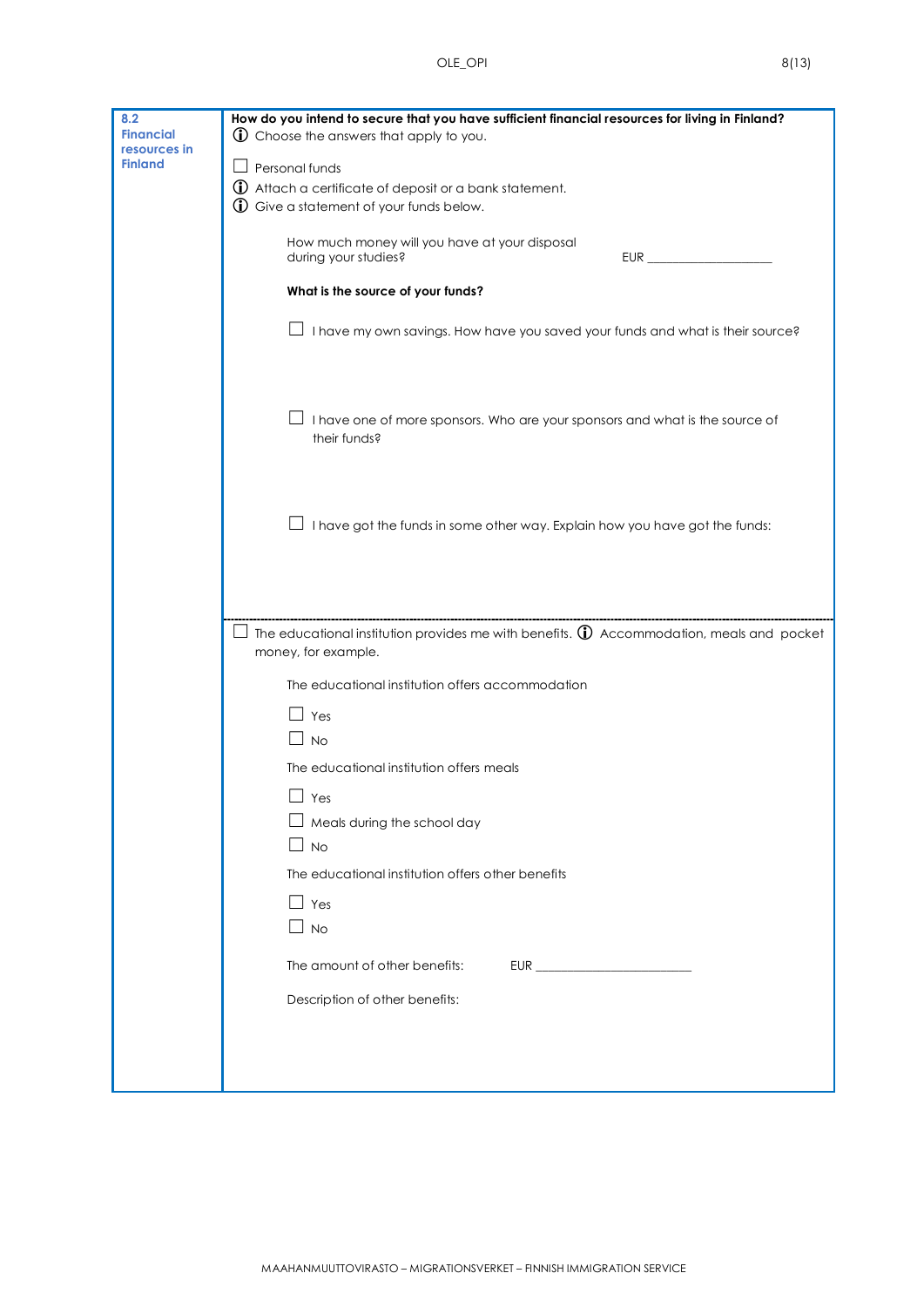|          | I have been awarded a scholarship in a country other than Finland.                                                                                          |
|----------|-------------------------------------------------------------------------------------------------------------------------------------------------------------|
|          | The scholarship is paid                                                                                                                                     |
|          | $\Box$ once                                                                                                                                                 |
|          | $\perp$ monthly                                                                                                                                             |
|          | $\perp$ yearly                                                                                                                                              |
|          | The amount of the scholarship:                                                                                                                              |
|          |                                                                                                                                                             |
|          | A Finnish educational institution or other Finnish organisation awarded me a scholarship that<br>covers my living costs.                                    |
|          | The scholarship is paid                                                                                                                                     |
|          | $\Box$ once                                                                                                                                                 |
|          | monthly                                                                                                                                                     |
|          | $\perp$ yearly                                                                                                                                              |
|          | The amount of the scholarship:                                                                                                                              |
|          |                                                                                                                                                             |
|          | I have other income.                                                                                                                                        |
|          | Other income per month:                                                                                                                                     |
|          | Please describe your other income below:                                                                                                                    |
|          |                                                                                                                                                             |
|          |                                                                                                                                                             |
|          | $\Box$ I will secure my financial resources with income from work.                                                                                          |
|          | $\textcircled{1}$ You can secure your financial resources with work only if you are applying for an extended                                                |
|          | permit.<br>1 Fill in section 8.3 Work.                                                                                                                      |
| 8.3 Work | <b>1</b> Fill in this section only if you are applying for an extended permit and will secure your financial<br>resources in Finland with income from work. |
|          | Name of the company                                                                                                                                         |
|          |                                                                                                                                                             |
|          | <b>Company's Business ID</b>                                                                                                                                |
|          |                                                                                                                                                             |
|          | <b>Duration of work</b>                                                                                                                                     |
|          | Fixed-term, from<br>$-$ - - - - - - - - - $-$ to - - - - - - - - - -                                                                                        |
|          | Indefinite term, starting from                                                                                                                              |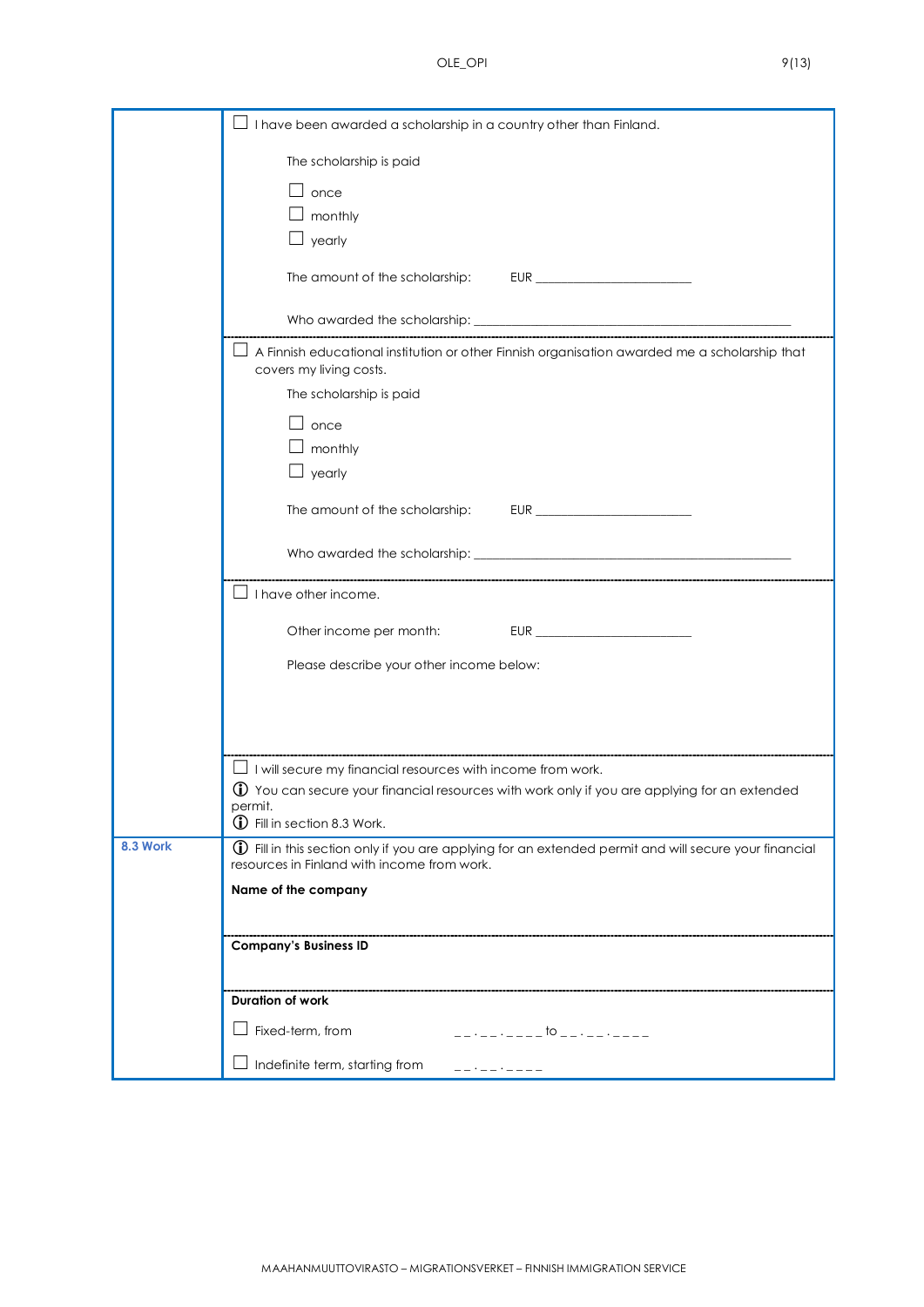| <b>Working hours</b> |                                        |       |     |
|----------------------|----------------------------------------|-------|-----|
| Per day              |                                        | hours |     |
| Per week             |                                        | hours |     |
| Per month            |                                        | hours |     |
| Grounds for pay      |                                        |       |     |
| Hourly pay           |                                        |       |     |
| Monthly pay          | EUR ________________________ per month |       |     |
|                      |                                        |       | EUR |

## **9. Health insurance**

| 9.1 health               | Type of health insurance                                                          |  |  |  |
|--------------------------|-----------------------------------------------------------------------------------|--|--|--|
| insurance                | Private health insurance $\bigoplus$ Fill in section 9.2 Insurance details.       |  |  |  |
|                          | European Health Insurance Card (EHIC)                                             |  |  |  |
|                          | UK Global Health Insurance Card (GHIC)                                            |  |  |  |
|                          | Kela card                                                                         |  |  |  |
|                          | I am a resident of Quebec and do not need a health insurance.                     |  |  |  |
|                          | I do not have a health insurance or my insurance is not valid in Finland.         |  |  |  |
| 9.2 Insurance<br>details | $\bigcirc$ Fill in this part only if you have a private health insurance.         |  |  |  |
|                          | Insurance company                                                                 |  |  |  |
|                          |                                                                                   |  |  |  |
|                          | Period of validity of the insurance                                               |  |  |  |
|                          |                                                                                   |  |  |  |
|                          | Effective date of the insurance                                                   |  |  |  |
|                          |                                                                                   |  |  |  |
|                          | Expiry date of the insurance                                                      |  |  |  |
|                          | I hereby confirm that my health insurance is valid for my entire stay in Finland. |  |  |  |
|                          | What is the sum insured?                                                          |  |  |  |
|                          |                                                                                   |  |  |  |
|                          | My insurance covers medical expenses up to ___________________ euros.             |  |  |  |
|                          | $\perp$ My insurance covers all costs with no upper limit.                        |  |  |  |
|                          | <b>Amount of excess</b>                                                           |  |  |  |
|                          |                                                                                   |  |  |  |
|                          | EUR                                                                               |  |  |  |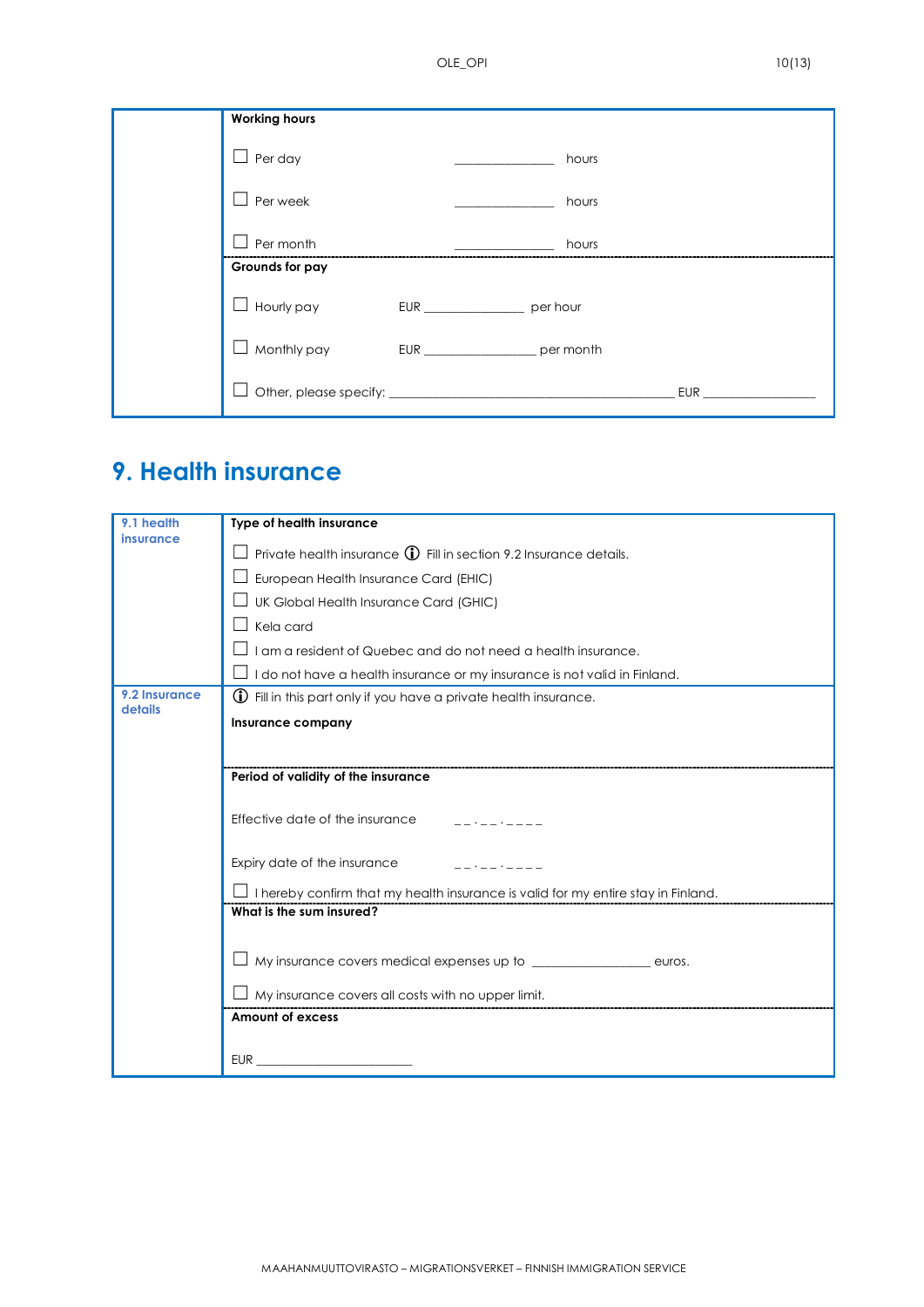#### **10. Crimes and entry ban**

 The Finnish Immigration Service will get the information of crimes and suspected crimes committed in Finland from official registers.

| 10.1                           | Have you been convicted of a crime in countries other than Finland?      |
|--------------------------------|--------------------------------------------------------------------------|
| <b>Crimes</b>                  | <b>No</b><br>$\overline{\phantom{a}}$                                    |
|                                | Yes <b>1</b> If you answered 'yes', fill in the sections below:          |
|                                | Crime:                                                                   |
|                                |                                                                          |
|                                | Country where the crime took place:                                      |
|                                |                                                                          |
|                                |                                                                          |
|                                | Time when the crime took place: $(dd.mm.yyyy)$ __ .__ .____              |
|                                |                                                                          |
|                                | Punishment for the crime:                                                |
|                                |                                                                          |
| 10.2                           | Are you suspected of committing a crime in countries other than Finland? |
| <b>Suspicion of a</b><br>crime | $\overline{\phantom{a}}$<br><b>No</b>                                    |
|                                | Yes $\bigoplus$ If you answered 'yes', fill in the sections below:       |
|                                | Crime that you are suspected of:                                         |
|                                |                                                                          |
|                                | Country where the suspected crime took place:                            |
|                                |                                                                          |
|                                |                                                                          |
|                                | Time when the suspected crime took place: $(dd.mm.yyyy)$ __.__.___       |
|                                |                                                                          |
| 10.3<br><b>Entry ban</b>       | Do you have or have you had an entry ban?                                |
|                                | <b>No</b>                                                                |
|                                | Yes <b>1</b> If you answered 'yes', fill in the sections below:          |
|                                | Country imposing the entry ban:                                          |
|                                |                                                                          |
|                                | During which time was/is the entry ban valid?                            |
|                                |                                                                          |
|                                |                                                                          |

### **11. Additional information**

You can give any additional information related to your application here.

| 11.1<br>Additional<br>information |  |  |  |
|-----------------------------------|--|--|--|
|                                   |  |  |  |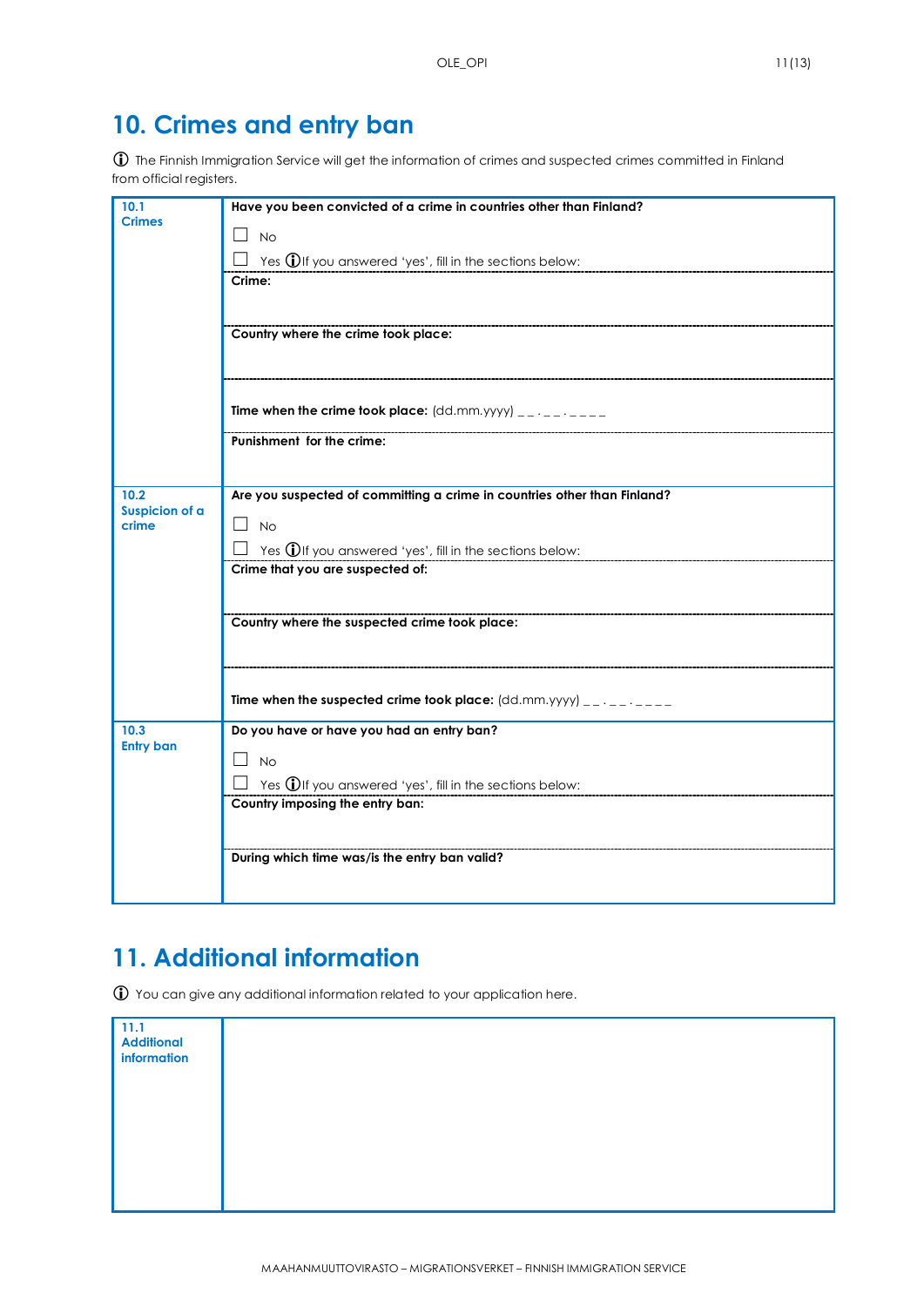#### **12. Attachments**

 Attach the documents listed below to your application. Our languages of contact are Finnish, Swedish and English. If your documents are in some other language, have them translated by an official or authorised translator and attach the translation to the document. For more information, see [migri.fi/en/interpretation-translation-and](https://migri.fi/en/interpretation-translation-and-legalisation)[legalisation.](https://migri.fi/en/interpretation-translation-and-legalisation) The authority processing your application may ask you for even other documents than the ones mentioned here. When you submit your application, please bring with you originals and copies of the documents that you attach to your application.

| 12.1<br>General                  | $\bigoplus$ When you submit your application for a residence permit, please bring with you a valid<br>passport.                                                                                                                                       |
|----------------------------------|-------------------------------------------------------------------------------------------------------------------------------------------------------------------------------------------------------------------------------------------------------|
| attachments                      | $\perp$ Colour copies of the passport page containing your personal data and of all passport pages<br>containing markings                                                                                                                             |
|                                  | A photograph retrieval code or a passport photo complying with the photo quidelines issued<br>by the police                                                                                                                                           |
|                                  | <b>1</b> Do not submit edited photos.<br>(i) State the photograph retrieval code in section 3.1                                                                                                                                                       |
|                                  |                                                                                                                                                                                                                                                       |
|                                  | A document showing that you are legally staying in the country where you submit your<br>application. 1 For more information, see migri.fi/en/handling-your-matters-at-a-finnish-<br>mission                                                           |
|                                  | The form $MP_1$ $\oplus$ Attach this form only if you are already in Finland and are applying for a<br>first residence permit.                                                                                                                        |
| 12.2<br><b>Application-</b>      | Certificate of acceptance/attendance from an educational institution in Finland                                                                                                                                                                       |
| specific<br><b>attachments</b>   | Consent of guardian                                                                                                                                                                                                                                   |
|                                  | Clarification of income (bank statements for the past six months)                                                                                                                                                                                     |
|                                  | Earlier degree certificates $\bigoplus$ Required when you are applying for a first residence permit. Not<br>required of degree students and exchange students.                                                                                        |
|                                  | Possible certificates of employment $\bigoplus$ Required when you are applying for a first residence<br>permit. Not required of degree students and exchange students.                                                                                |
|                                  | Documentation of paid tuition fee or scholarship $\mathbb O$ Section 8.1 in the application.                                                                                                                                                          |
|                                  | Proof of the source of your assets $\mathbf{\hat{U}}$ Attach this document if you intend to secure your<br>financial resources with your own assets. Section 8.2 in the application.                                                                  |
|                                  | Documentation of a scholarship rewarded in a country other than Finland (i) Attach this<br>document, if you intend to secure your financial resources with a scholarship rewarded in a<br>country other than Finland. Section 8.2 in the application. |
|                                  | Employment contract and pay statement for the past six (6) months $\bigoplus$ Attach this document<br>if you intend to secure your financial resources with income from work. Section 8.3 in the<br>application.                                      |
|                                  | Health insurance $\mathbb D$ Section 9 in the application.                                                                                                                                                                                            |
|                                  | Transcript of records $\overline{0}$ Attach this document only when you are applying for an extended<br>permit.                                                                                                                                       |
| 12.3 Other<br><b>attachments</b> | $\bigoplus$ If you have any other attachments, tick the box and name the attachment:                                                                                                                                                                  |
|                                  |                                                                                                                                                                                                                                                       |
|                                  |                                                                                                                                                                                                                                                       |
|                                  |                                                                                                                                                                                                                                                       |
|                                  |                                                                                                                                                                                                                                                       |
|                                  | $\mathbf{D}$<br>The authority processing your application may ask you for even other documents than the<br>ones mentioned here.                                                                                                                       |